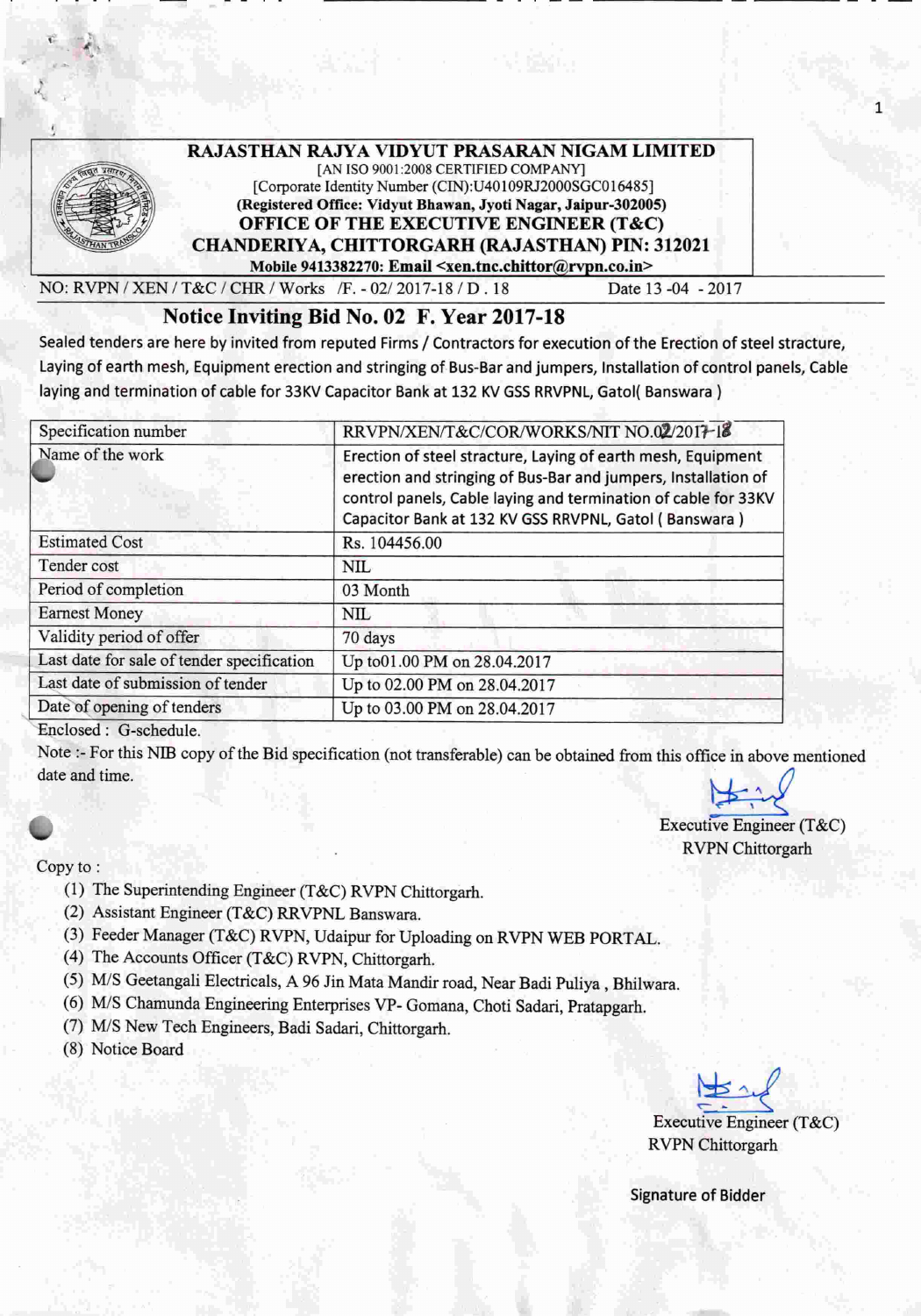## 33 KV ,5.43 MVAR Shunt Capacitor Bank work at 132 KV GSS Ghatol(Banswara)

G-Schedule for Erection of Steel Structure, Laying of Earth Mesh, Equip. Erection, Stringing of  $_{\beta\leq\mathcal{R}}$ Bus Bar &cabling work for capacitor bank at 132 KV GSS Ghatol **RATES** AS PER 2011

| BSR<br>Item             | <b>Description</b>                                                                                                                        | Unit                   | Rate<br>(Rs.) | Quantity  | Amount<br>(Rs.)   |
|-------------------------|-------------------------------------------------------------------------------------------------------------------------------------------|------------------------|---------------|-----------|-------------------|
| No.<br>1                | <b>EARTH MESH WORK</b>                                                                                                                    |                        |               |           |                   |
| А                       |                                                                                                                                           |                        |               |           |                   |
|                         | Laving of earth mesh with 25mm/28mm.dia. M.S.Rod at a depth of                                                                            |                        |               |           |                   |
|                         | 0.80 metre from top level of foundations, including excavation of                                                                         |                        |               |           |                   |
|                         | trench of required depth and back filling of the same, transportation                                                                     |                        |               |           |                   |
|                         | of M.S.Rod from site store to locations, welding of M                                                                                     |                        |               |           |                   |
|                         | a) In case electricity is made available by RVPN without charges.                                                                         |                        |               |           |                   |
|                         | i) Normal dry soil                                                                                                                        | <b>Metres</b>          | 18.00         |           |                   |
|                         | ii) Hard soil/Murram/black cotton soil                                                                                                    | Metres                 | 19.00         | 50        | 950.00<br>2600.00 |
|                         | iii) Soft rock                                                                                                                            | <b>Metres</b>          | 26.00         | 100<br>75 | 3375.00           |
|                         | v) Hard rock(blasting prohibited)                                                                                                         | Nos.                   | 45.00         |           |                   |
| в                       | Laying of earthing risers of 50x6mm/50x10mm/50x12mm size                                                                                  |                        |               |           |                   |
|                         | M.S.Flat at a depth of 0.80 metre from top level of foundations,                                                                          |                        |               |           |                   |
|                         | including excavation of trench of required depth and backfilling of the                                                                   |                        |               |           |                   |
|                         | same, transportation of M.S.Flat from site store to location<br>a) In case electricity is made available by RVPN without charges.         |                        |               |           |                   |
|                         |                                                                                                                                           | Metres                 | 20.00         |           | 0.00              |
|                         | i)Normal dry soil<br>ii) Hard soil/Murram/black cotton soil                                                                               | Metres                 | 21.00         | 25        | 525.00            |
|                         | iii) Soft rock                                                                                                                            | Metres                 | 29.00         | 50        | 1450.00           |
|                         | v) Hard rock(blasting prohibited)                                                                                                         | Nos.                   | 49.00         | 50        | 2450.00           |
| C                       | Placing /Driving of earth electrode of 25 /28 mm dia M.S Rod of                                                                           |                        |               |           |                   |
|                         | length 7.50 meters (approx) to a depth of 8.00 meters from the top                                                                        |                        |               |           |                   |
|                         | level of foundation including drilling of 200 mm dia earth pit having                                                                     |                        |               |           |                   |
|                         | throughout bore of 200 mm dia.to a depth of 8.0 mtr. from top level                                                                       |                        |               |           |                   |
|                         | of foundation in all types of rocks by DTH system and over burden                                                                         |                        |               |           |                   |
|                         | including backfilling of pit with bentonite slurry(with cost of bentonite                                                                 |                        |               |           |                   |
|                         | slurry) including its preparation transportation of M.S. Rod to desired                                                                   |                        |               |           |                   |
|                         | length welding of earth electrodes to earth mesh of M.S.Rod as per                                                                        |                        |               |           |                   |
|                         | drawing application of bitumen compound and covering bitumen                                                                              |                        |               |           |                   |
|                         | impregnated tape on all welded joints (M.S. Rod of above sizes &                                                                          |                        |               |           |                   |
|                         | M.S. Flatas required shall be made available by RVPN.                                                                                     | <b>Political Admin</b> |               |           |                   |
|                         |                                                                                                                                           |                        |               |           |                   |
| $\overline{\mathbf{2}}$ | a)In case electricity is made available by RRVPN without charges                                                                          | Nos.                   | 8438.00       | 6         | 50628.00          |
|                         | <b>ERECTION OF STEEL STRUCTURE</b>                                                                                                        |                        |               |           |                   |
|                         |                                                                                                                                           |                        |               |           |                   |
|                         | ERECTION OF SUB-STATION STEEL STRUCTURES columns,                                                                                         |                        |               |           |                   |
|                         | beams, lighting mast and equipment structures (excluding Circuit                                                                          |                        |               |           |                   |
|                         | Breakers and Capacitor Banks) of all types including transportation                                                                       |                        |               |           |                   |
|                         | of structure members, nuts & bolts, washers, etc. from site store to                                                                      |                        |               |           |                   |
|                         | locations, their assembly, placing on foundation, fixing of template,                                                                     |                        |               |           |                   |
|                         | with foundation bolts as required, levelling and preparing for grouting                                                                   |                        |               |           |                   |
|                         | as required, but excluding grouting, erection after grouting and                                                                          |                        |               |           |                   |
|                         | tightening & punching of nuts & bolts.                                                                                                    |                        |               |           |                   |
|                         | (Maximum height of structures up to 20 meters)                                                                                            | МT                     | 1744.00       | 4.5       | 7848.00           |
| 3                       | <b>Bus-Bar Work</b>                                                                                                                       |                        |               |           |                   |
|                         | Stringing of 220 KV, 132 KV, 33 KV & 11 KV Bus B of ACSR                                                                                  |                        |               |           |                   |
|                         | Conductor, including transportation of conductor, disc insulator and                                                                      |                        |               |           |                   |
|                         | tension hardware from site stores to location, laying and cutting                                                                         |                        |               |           |                   |
|                         | requiredlengthof conductor cleaning and assembly of disc insulators                                                                       |                        |               |           |                   |
|                         |                                                                                                                                           |                        |               |           |                   |
|                         | i) Single ACSR Panther                                                                                                                    | Section                | 875.00        | 1         | 875.00            |
| в                       |                                                                                                                                           |                        |               |           |                   |
|                         |                                                                                                                                           |                        |               |           |                   |
|                         |                                                                                                                                           |                        |               |           |                   |
|                         | JUMPERS of ACSR conductor(3 nos. Y-type) between bus to                                                                                   |                        |               |           |                   |
|                         | equipment or between equipment to equipment bus to bus, including<br>transportation of conductor, disc Insulators andI hardware from site |                        |               |           |                   |

Ć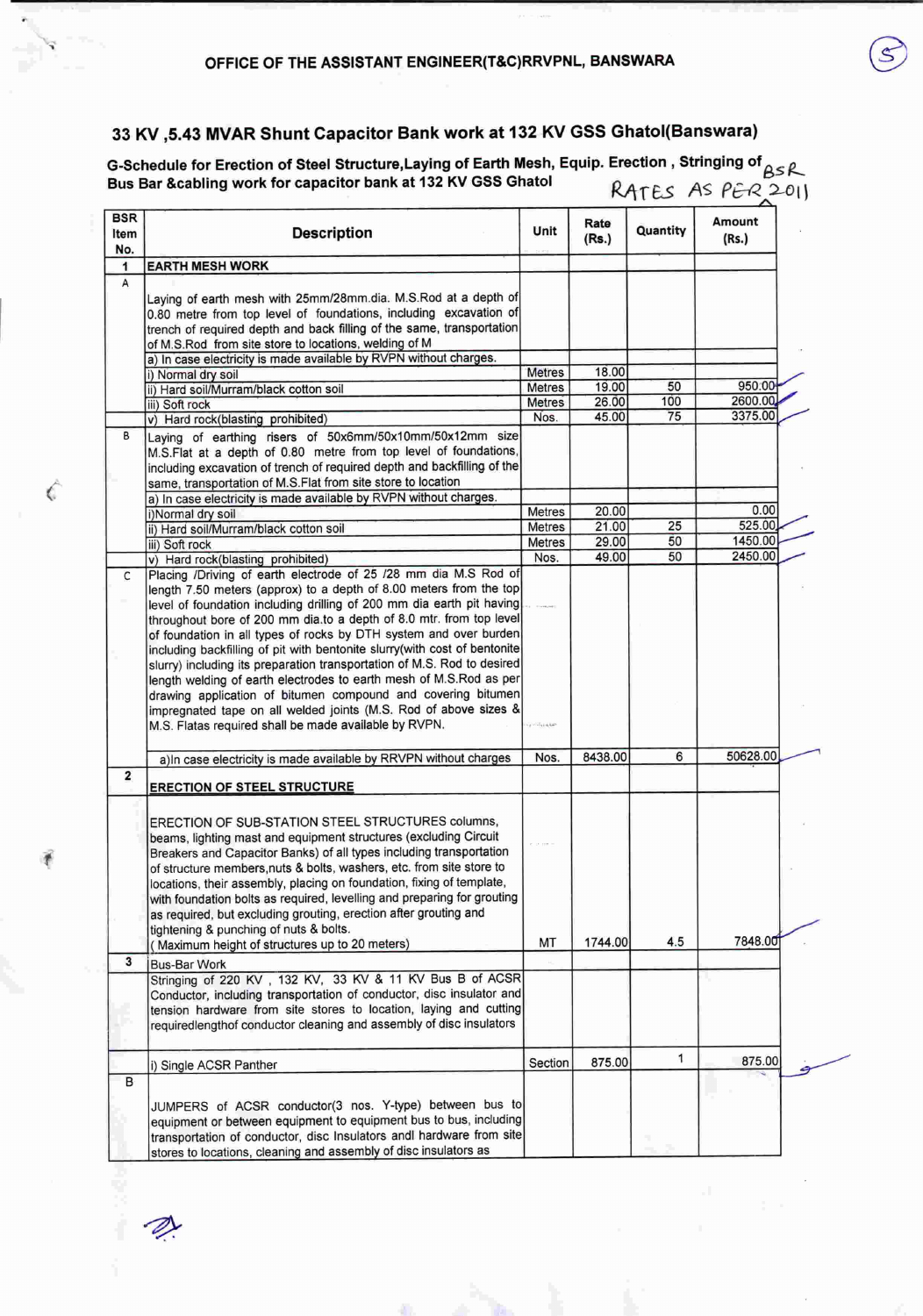|                | i) Single ACSR Zebra /Panther conductor                                                                                            | Set        | 250.00   | 15                      | 3750.00  |  |
|----------------|------------------------------------------------------------------------------------------------------------------------------------|------------|----------|-------------------------|----------|--|
| 4              | STRINGING of Earth wire(size 7/3.15 min or 7/4.00 mm) including                                                                    |            |          |                         |          |  |
|                | transportation of earthwire, tension hardwares, etc., from site store                                                              |            |          |                         |          |  |
|                | to locations, laying and cutting required length of earthwire, fitting of                                                          |            |          |                         |          |  |
|                | bolted type or compression type hardware as ma                                                                                     | Each       | 219.00   | 3                       | 657.00   |  |
| 5              | <b>ERECTION OF SUB STATION EQUIPMENTS</b>                                                                                          |            |          |                         |          |  |
| B              |                                                                                                                                    |            |          |                         |          |  |
|                | Erection of Current Transformer / Potential Transformer / Capacitive<br>voltage Transformer / Series Reactor / Residual Voltage    |            |          |                         |          |  |
|                | /Neutral Current Transformer with clamps &<br>Transformer                                                                          |            |          |                         |          |  |
|                | already erected<br>steel<br>structure<br>including<br>on<br>connectors,                                                            |            |          |                         |          |  |
|                | transportation from site store to locations, fabrication                                                                           |            |          |                         |          |  |
|                | of base frame, fixing of terminal connectors, tightening of nuts &                                                                 |            |          |                         |          |  |
|                | bolts etc., complete in all respects                                                                                               |            |          |                         |          |  |
|                | iii) 33 KV or 11 KV CT / PT                                                                                                        | Nos.       | 400.00   | 3                       | 1200.00  |  |
| D              | Erection of Isolators on already erected steel structure including                                                                 |            |          |                         |          |  |
|                | transportation of base frame. P.I. 's. contacts. Mechanism-box,                                                                    |            |          |                         |          |  |
|                | clamps & connectors, etc. from site store to locations. Minor                                                                      |            |          |                         |          |  |
|                | fabrication as required, and fixing of terminal connectors,                                                                        |            |          |                         |          |  |
|                | iii) 33 KV & 11 KV                                                                                                                 |            |          |                         |          |  |
|                | a) Without Earth Blade                                                                                                             | Nos.       | 688.00   | 1                       | 688.00   |  |
|                | b) With Single Earth Blade                                                                                                         | Nos.       | 1025.00  | 2                       | 2050.00  |  |
| F.             | Erection of 2 X 33 KV or 2 X 11 KV Capacitor bank, with series                                                                     |            |          |                         |          |  |
|                | transformers/neutral<br>residual<br>voltage<br>current<br>reactors<br>&                                                            |            |          |                         |          |  |
|                | transformers, including transportaion of equipments, structure                                                                     |            |          |                         |          |  |
|                | members, nuts & bolts washers, clamps & connectors etc. from site                                                                  |            |          |                         |          |  |
|                | store to location assembly of structure, their placing on foundation,                                                              |            |          |                         |          |  |
|                | leveling and preparing for grouting as required, but excluding                                                                     |            |          |                         |          |  |
|                | grouting, assembly of capacitor bank cells on frames as required &                                                                 |            |          |                         |          |  |
|                | their connections as per manufacture's drawings, fixing of terminal                                                                | Each       | 13875.00 | 1                       | 13875.00 |  |
| G              | connectors, etc.<br>Erection of post insulator on already erected structures including                                             |            |          |                         |          |  |
|                | trasportation of P.I.'s nuts & bolts, clamps & connectors, et. From                                                                |            |          |                         |          |  |
|                | site store to locations, fabrication of base frame & assembly if                                                                   |            |          |                         |          |  |
|                | required, fixing of clamps, etc.                                                                                                   |            |          |                         |          |  |
| (ii)           | 33 KV or 11 KV                                                                                                                     | Nos.       | 56.00    | $\overline{\mathbf{2}}$ | 112.00   |  |
| Н              |                                                                                                                                    |            |          |                         |          |  |
|                | Erection of 33 KV or 11 KV Circuit Breakers including transportation<br>of equipment, structure members, nuts & bolts, clamps &    |            |          |                         |          |  |
|                | connectors, etc. from site store to location, assembly of support                                                                  |            |          |                         |          |  |
|                | structure, their placing on foundation, levelling and preparing for                                                                |            |          |                         |          |  |
|                | grouting as required, but excluding grouting, assembly / placing of                                                                |            |          |                         |          |  |
|                | poles, mechanism box, etc. on support structure as per                                                                             |            |          |                         |          |  |
|                | manufacturer's drawings, fitting of terminal connectors, etc. but                                                                  |            |          |                         |          |  |
|                | excluding commissioning of CB.                                                                                                     |            |          |                         |          |  |
|                | i) 33 KV or 11KV Outdoor Type (VCB / SF 6)                                                                                         | Nos.       | 5563.00  | 1                       | 5563.00  |  |
| 6              |                                                                                                                                    |            |          |                         |          |  |
|                | Errection of Control & Relay Panels complete in all respects                                                                       |            |          |                         |          |  |
|                | including transportation to site store to control room, palcing on                                                                 |            |          |                         |          |  |
|                | foundation / cable trench as per layout, interconnection between<br>Control & Relay panels and with existing panels and with exist | Nos.       |          |                         |          |  |
|                | iii) Simplex Panel, DC Panel, RTCC Panel, PLCC Panel etc.                                                                          | Nos.       | 475.00   | 1                       | 475.00   |  |
| $\overline{7}$ |                                                                                                                                    |            |          |                         |          |  |
|                | Errection of Marshalling Kiosk / Line Matching Unit (LMU) / Line                                                                   |            |          |                         |          |  |
|                | Matching & Distribution Unit (LMDU) complete in all respects                                                                       |            |          |                         |          |  |
|                | including transportation to site store to location, palcing on                                                                     |            |          |                         |          |  |
|                | foundation / cable trench as per layout, preparing for grouting of                                                                 |            |          |                         |          |  |
|                | ii) 33 KV or 11 KV Marshelling Kiosk                                                                                               | Nos.       | 144.00   | 1                       | 144.00   |  |
| 10             | Laying and termination of cable                                                                                                    |            |          |                         |          |  |
| Α              | <b>Control Cables</b>                                                                                                              |            |          |                         |          |  |
|                | i) Laying of P.V.C. insulated unarmoured/ armoured control cables of                                                               |            |          |                         |          |  |
|                | 1.1 KV grade with copper conductor in cable trench as per                                                                          |            |          |                         |          |  |
|                | specification as required, including transportation of cable drums                                                                 |            |          |                         |          |  |
|                | from site store to location, laying in cable trenches, cutti                                                                       |            |          |                         |          |  |
|                | (a) Unarmoured control cables                                                                                                      | Metres     | 4.00     | 900                     | 3600.00  |  |
|                | (b) Armoured control cables                                                                                                        | Metres     | 4.00     |                         |          |  |
|                |                                                                                                                                    |            |          |                         |          |  |
|                | ii) Fixing of control cables in position with single compression nickel                                                            | Successive |          |                         |          |  |
|                | plated brass cable glands confirming to IS:12943 & having three                                                                    |            |          |                         |          |  |
|                | metal washers and one rubber ring, including preparation of cable                                                                  |            |          |                         |          |  |
|                | and drilling of corresponding holes in gland plates etc as required &                                                              |            |          |                         |          |  |
|                | including cost of cable glands for each cable gland of size.                                                                       |            |          |                         |          |  |

 $\bigotimes_{i=1}^n$ 

 $\epsilon_{\rm c}$ 

ł

 $\bigodot$